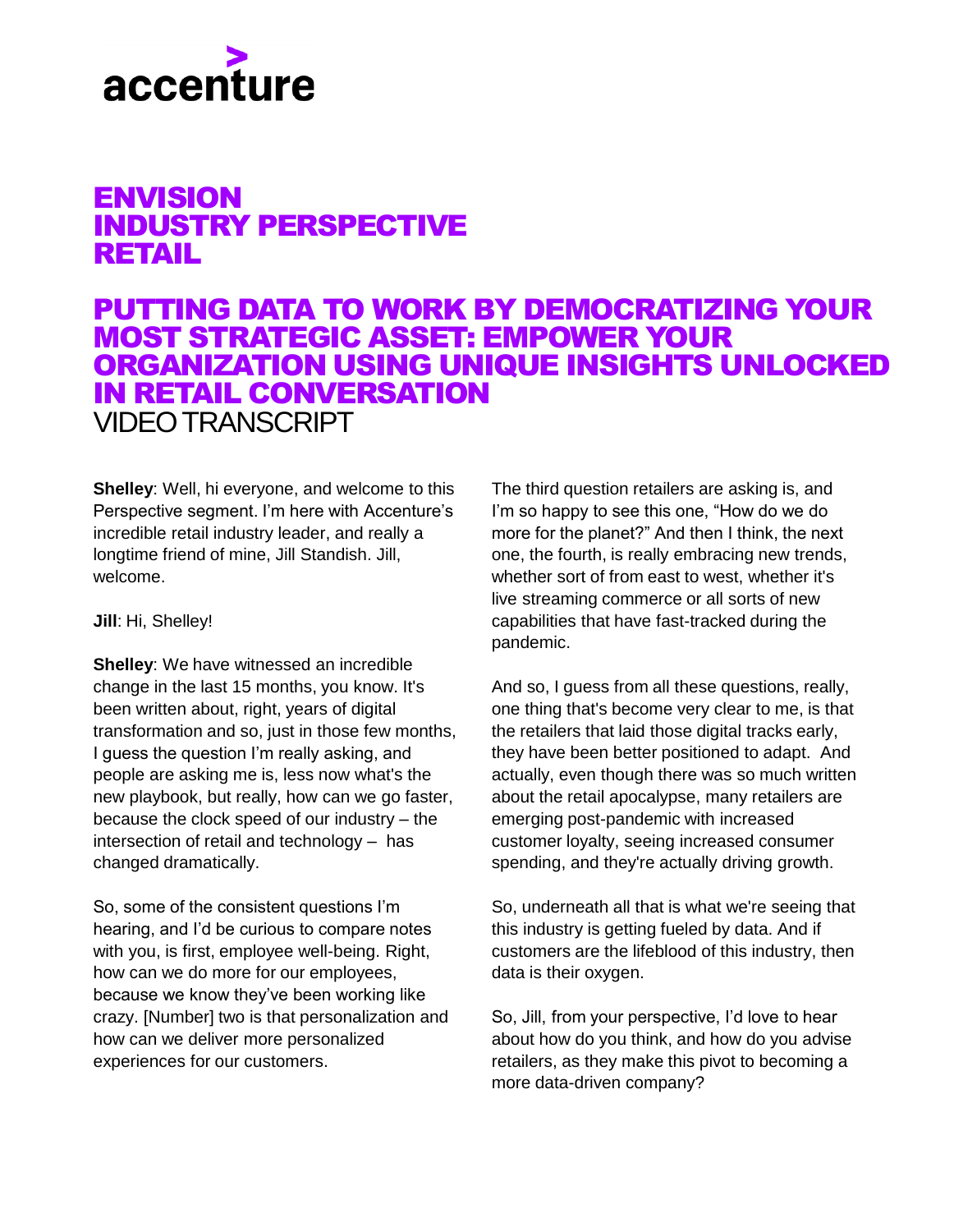

**Jill**: Yeah, thanks Shelley. I mean you absolutely are spot on with what's happened over the last 15 months. I'd like to say that we are in a time of Retail's responsible reset. They are all looking at the last year and saying, "I wish I had," "I wish I had," "I wish I had."

And on everyone's mind is around how to leverage data differently because the models just blew up from how they've been running their company in the past.

So, speaking of data, I think there's a couple of key things: one is, how do you create and treat data as a strategic asset and also get that to be a strong commitment from senior leaders.

The second is, leverage the cloud and all what the cloud provides, technically, but also the fact that the cloud allows so much agility and realtime data analysis.

The next one is, make it value-led and make sure you're focusing on the real data that matters; as you and I like to say: there's a ton out there, as you mentioned, but really how much of that is really leveraged. 90 percent of it is probably not; there's five to ten percent that is driving probably ninety percent of that business value.

**Shelley**: I mean, you know we just look, and I love that you say, "Retail's responsible reset." What a great way to start, and I think that's the thing, is that in retail, we have to pick a place to start with the data, because there is no shortage of it.

I mean, just like kind of laying the groundwork, Jill, 40 petabytes of data is developed and distributed in this industry every single hour. And underneath that, or that is underneath, you know, 73 percent shopper journeys which are starting online.

1.1 million dollars is spent every single minute online in 2020, and that's the demand signal of the world. That's, I think for me, that's so incredibly exciting. But to your point in many ways, most of that data is unstructured; it's dark, it's unused.

And so, an area that I know we share is this passion about helping retailers become more data driven, and I'm really, you know, interpreting that signal. And, one customer that we've been working with very closely for a while now is Walgreens Boots Alliance, and how they're using data and AI to really help bring together consumer insights, and then also drive better, you know, on-the-shelf availability.

One of the projects that's been really exciting has to be seen, sort of, from the shop room floor, all the way back up to the home office: how they know what to put on the shelf  $-200$ million item forecasts a day, using the Microsoft Cloud, and we know that retailers care a lot about cost, and what I love about that story is they're getting better at the inventory predictions, but it's also a third of the cost than their previous solution.

So, a third of the cost and 3x the performance. Move to a, you know, really a different part of retail where we've co-innovated is at Chipotle; Chipotle is using Dynamics 365 Insights to better understand their customer preferences, personalize their marketing, and really enable them to grow their customer base.

They've actually seen a 30, and while many in restaurant industry has been hit hard, they're seeing a 30 percent increase in their customer base, and it's not just the growth in customer numbers, but it's the loyalty and the repeat purchases from those customers. So, data is that oxygen, and then when we put that oxygen into the hands of the retailers in the right way, they can really grow their businesses.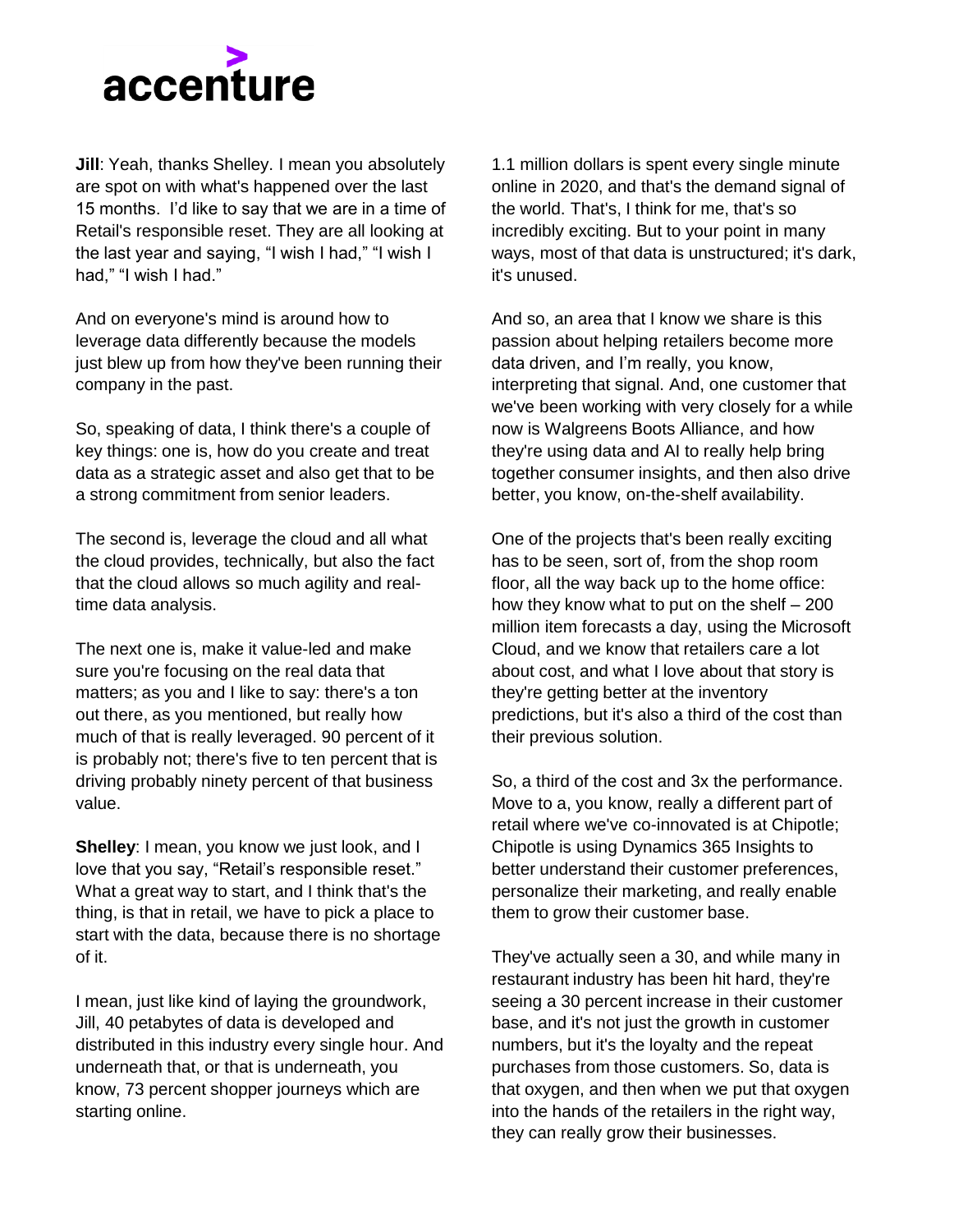

**Jill:** You know, a lot of times I get this question, which is what are the most important things that retailers should consider as they start their digital transformation journey?

**Shelley:** So, we're really partnering in every pocket of this industry. I've learned a lot along the way, I've made many of my own mistakes, but here are some of my top four, in terms of considerations for retailers.

And I'll do it sort of in a format that seems to play well, which is, sort of, the myth buster idea. And, so the myth buster number one is, you know, this idea that it's only innovation if it's never been done before. And I think our retail customers get trapped in the mindset: "It's only innovation if it's really brand new." But it's not just about those moonshot ideas, right, we like to call them the 'brilliant basics' – getting the brilliant basics right or the fundamentals, that's so important, and so I consider that true innovation and a myth bust that I like to go after.

The next kind of piece of advice is around having a multi-year strategy, right? I mean we grew up in a retail world where it was like winning, you know winning the weekend was a long-term plan, but that's not the world we're living in anymore, right? So, you've got to have a three horizon framework. And we're really starting to see customers accelerate their digital plans, you know, obviously like, they'll go so short-term, and they'll look at the short-term adaptation and that problem, but they might miss what's further down the horizon and really what's more important.

You know, if you just even think about the last 15 months, everybody could have just surged to work from home, but the real story was not just work from home; it's really this idea of work from anywhere, right? And contactless experiences - it's not just about curbside, it's about empathetic experiences, because experiential retail is what is where we're going.

So don't just use POCs and get in this endless trap of POCs – it's a purgatory, because sometimes you do so many proof of concepts that don't scale, they don't deliver the value, or you're stuck in these pilots for way too long. So, we always advise our customers to solve for things holistically, look at that multi-horizon plan, and execute along the sort of end-to-end value chain versus rushing to those initial POCs.

The third piece of advice that I like to give is, and this is probably one for all of us as leaders too, is to focus on what you can control, right? I don't think any of us would have predicted the last 15 months but build a real roadmap of realistic use cases that you, as a brand, can go after.

Sometimes our customers almost get too ambitious about what they want to go after, and so they're so hard that they don't get that flywheel going. So, it's important to be thoughtful about where you start, find a place where there is some complexity, where you can scale up or scale down, and go for it! And that might not be the place where you see that initial ROI, but it actually is where you can start to get the flywheel going.

And the fourth one, which maybe is the most important, is culture, right? Culture, culture, culture. The thing I've seen with our retail customers is it's the reason they succeed or fail on this journey, flat out. So, changing how you operate, both inside and outside, it starts with the people and, you know, I just recently had the opportunity to interview the CEO of Lids. He talked about, amidst this pandemic, opening hundreds of stores, of deploying a mobile POS, but, in the end, it really wasn't about the tech or even the real estate. It was about empowering people to have meaningful interactions with their customers.

So maybe for you, Jill, I'd love to hear from you. How do you think about some of the things you've learned, or how do you advise customers and retailers about how to start?